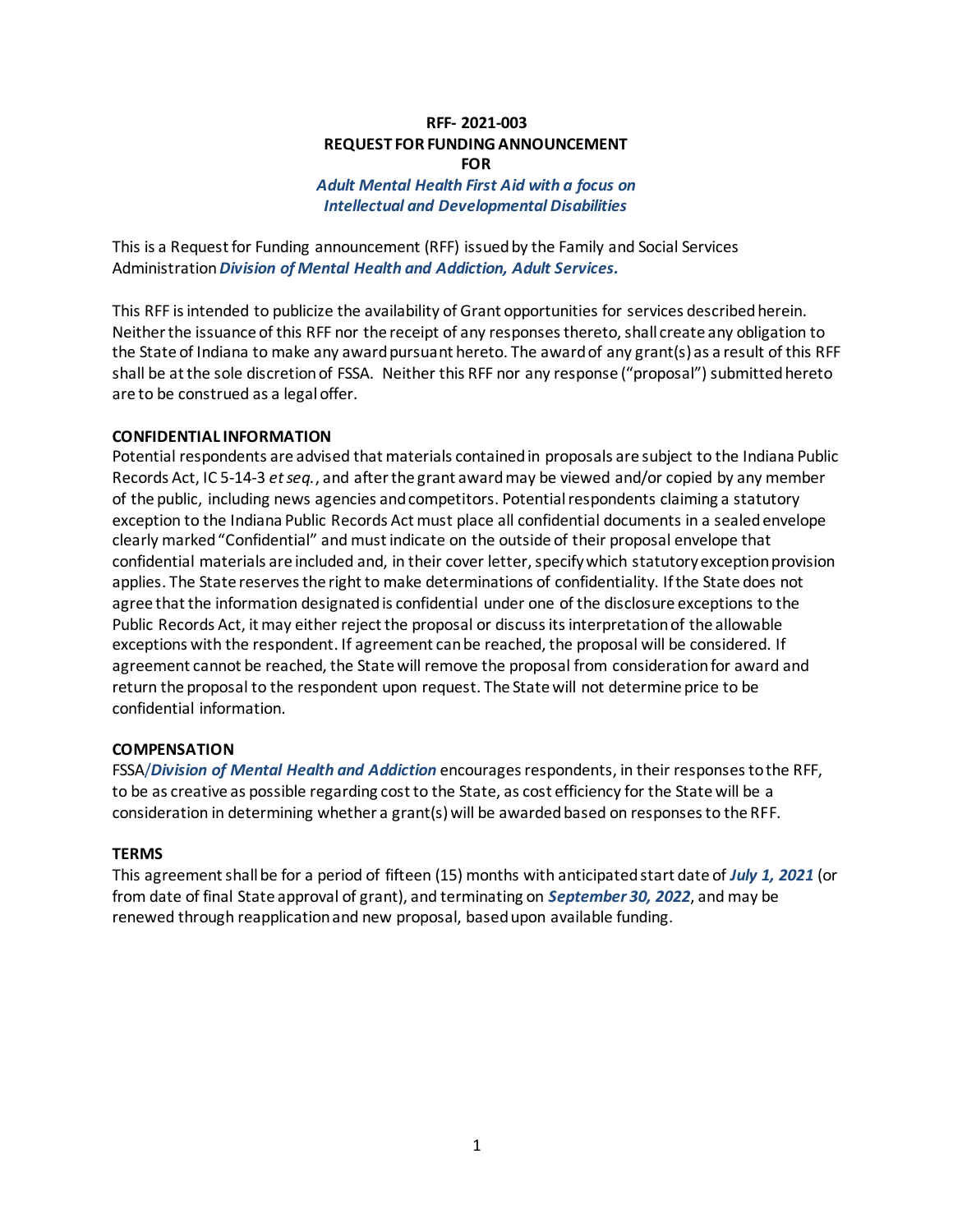## **Where to Submit Proposals**

Respondents interested in providing these services to FSSA/*Division of Mental Health and Addiction* should submit an electronic proposal to:

# *Jocelyn Piechocki* **Family and Social Services Administration** *Division of Mental Health and Addiction Adult Services* **Email Address:** *Jocelyn.Piechocki@fssa.in.gov*

The submission must include:

- 1. A letter of application signed by the Director or agency board president identifying the amount of funds requested
- 2. Proposal
- 3. Budget
- 4. Identify Key Staff overseeing project

Proposals must be received no later than **4:30 p.m. Eastern Time on** *April 29, 2021***. Proposals received after 4:30 p.m. will not be considered.** Proposals must be delivered in electronic format with all appropriate forms and in the subject heading of the electronic mail should state:

## **RESPONSE TO REQUEST FOR FUNDING** *RFF- 2021-003 Adult Mental Health First Aid and ID/DD*

No more than one proposal per respondent should be submitted. In the cover letter, please indicate the principal contact for the proposal along with a telephone and email. **All proposals must have an electronic mailing address included.**

Any questions regarding this RFF must be submitted in electronic format to Jocelyn Piechocki no later than **4:30 p.m. Eastern Standard Time on** *April 22, 2021***.Questions received after 4:30 p.m. may not be considered.** Please keep questions brief and of high priority. Please utilize the following subject heading for emails regarding questions:

### *Questions: Adult Mental Health First Aid*

Responses to all questions will be sent to applicants via email and other grant notification channels.

**All inquiries are to be directed to** *Jocelyn Piechocki* **and are not to be directed to any other staff member of FSSA. Such action may disqualify respondent from further consideration for a grant as a result of this RFF.**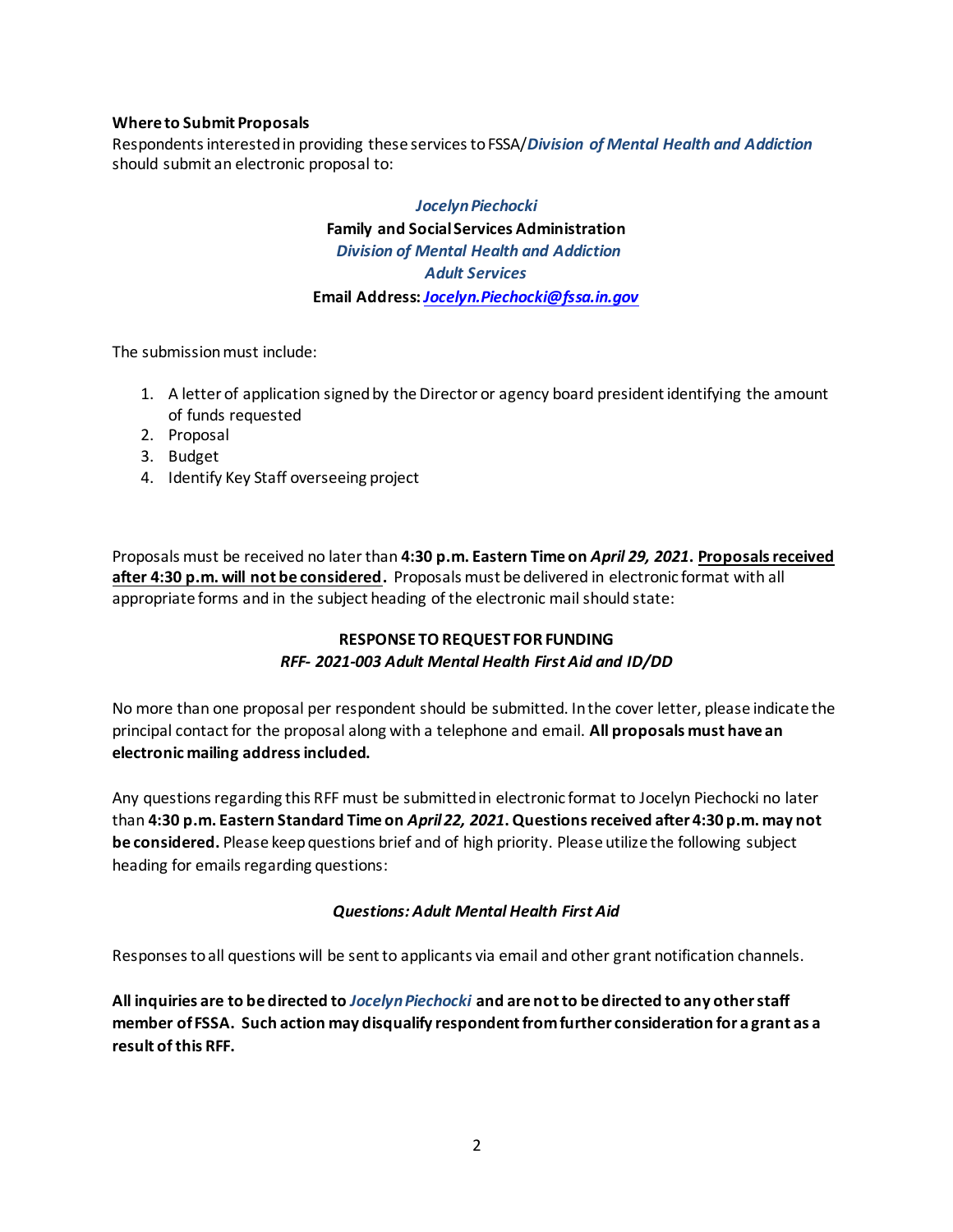#### **SCOPE OF WORK**

Funds have been secured through the Mental Health Block Grant for the Family and Social Services Administration, through the Division of Mental Health and Addictions to facilitate the implementation of new or expand/continue Adult Mental Health First Aid with a focus on ID/DD trainings across Indiana. The purpose of this program is to train community members to successfully assist adults who are experiencing a mental health crisis with a diagnosis of ID/DD. The training includes information on risk factors for suicide, common mental health conditions, and action planning.

DMHA intends to fund approximately one proposal that either establishes or expands quality training of Adult Mental Health First Aid for the ID/DD population. The respondents must use data to support the selection of the target population, identified risk or protective factors, and proposed strategies. Community mental health centers (CMHCs) and other social service agencies are eligible to apply for these funds. Applicants can contact DMHA if they are unaware of their local System of Care representative. Proposals must include a detailed plan including but not limited to the following:

The time frame is as follows:

| April 15, 2021 | RFF sent to potential applicants |
|----------------|----------------------------------|
| April 22, 2021 | RFF questions due                |
| April 24, 2021 | Responses due back to applicants |
| April 29, 2021 | RFF proposals due to DMHA        |
| May 14, 2021   | Awardees notified                |
| July 1, 2021   | Grant effective date             |
|                |                                  |

### **GRANT**

Selected applicants will receive a fifteen (15) month grant (*July 1, 2021* to *September 30, 2022*) with a renewal option through reapplication and new proposal.

#### **FUNDING**

The maximum award for this funding opportunity is *\$50,000 for SFY21.*

Potential respondents shall develop a budget appropriate to their organization's capabilities to deliver quality services. Submitted budget amount is subject to review by *Division of Mental Health and Addiction* and can be modified for those respondents selected to receive an award.

*Division of Mental Health and Addiction* **will withhold ten percent (10%) of the total amount of the grant award until receipt of a final report documenting the enumerated performance objectives has been obtained.** 

### **TARGET POPULATION**

Applicants must identify target populations as supported by data. The State desires to provide a variety of evidence-based universal, selective, and indicated prevention services.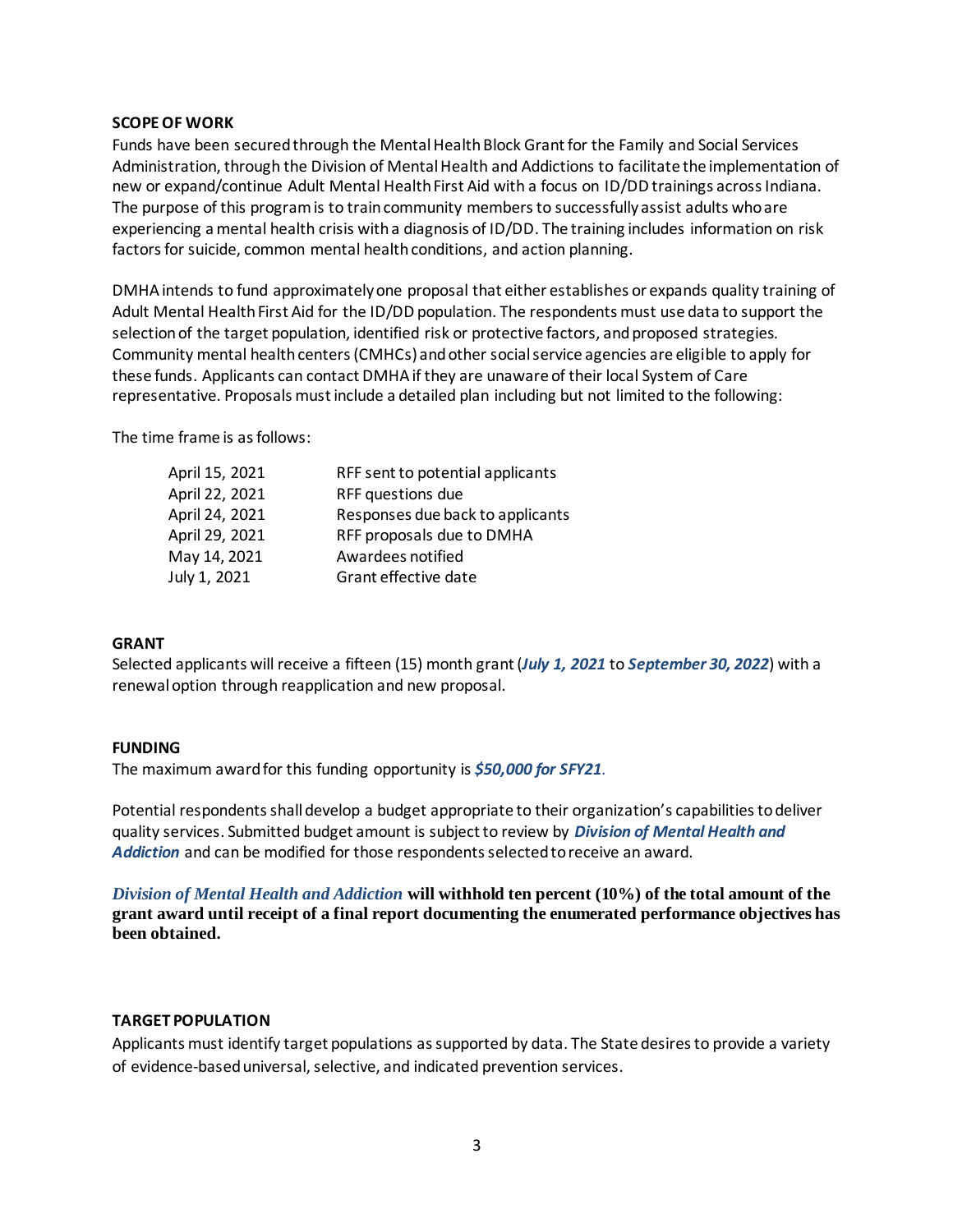The proposal must include a clear description of how the applicant will provide services to eligible participants who identify as members of groups that are traditionally underserved or high risk. The proposal must identify the social consequences and impact that health disparities (including but not limited to race, religion, ethnicity, nationality, gender, age, disability, sexual orientation, and socioeconomic status) have on the target community. The purpose of this section is to demonstrate an understanding of the need to address health disparities during services, the ways health disparities negatively impact quality of life for populations at risk, and the impact health disparities have on the community.

## **ELIGIBLE APPLICANTS**

- 1. Community mental health centers (CMHCs) and other social service agencies
- 2. Any nonprofit organization that is qualified as exempt from federal income taxation under 501(c)(3) of the Internal Revenue Code
- 3. Be incorporated or registered in Indiana
- 4. Employ individuals who are certified and/or trained to provide the evidence-based programs proposed by the applicant
- 5. Partner with entities that provide services to adults with ID/DD and families

## **ALLOWABLE COSTS**

- 1. Staff costs (Salary or contracted): If existing staff is hired for a grant position, their previous position must be filled unless you were a new program funded last year.
- 2. Staff training costs include cost associated with training activities to prepare staff to deliver program services. Travel costs related to training cannot exceed the allowable state rates. Food and drink expenses are not allowable costs unless they can be covered under per diem. For consultant expenses, give the total number of consultants that will work on the project and their costs (fees, per diem, and travel). Provide the basis for the determination of the rate identified for consultant costs for which Federal funds are requested. The justification should demonstrate how the consultant costs are reasonable, customary and consistent with the established institutional/organizational/agency policy governing consultant costs.
- 3. Staff travel costs include board/staff/consumer travel, per diem, and overnight accommodations. Travel for training must be included under Training. Travel costs cannot exceed the allowable state rates. Expenditures made by the Participant for travel will be reimbursed at the current rate paid by the State and in accordance with the State Travel Policies and Procedures as specified in the current Financial Management Circular. Out-of-state requests must be reviewed by the State for availability of funds and for appropriateness per Circular guidelines. In-state lodging is not allowable within 50 miles from home or station of the employee. Exceptions may be made if it is determined that it may be dangerous or undesirable for a person to travel because of any one of a number of conditions, e.g. unsafe highway/weather conditions, or the person's physical conditions. Prior written approval by the state is required for exceptions. Out of state travel must be approved by the State prior to scheduling conferences, trainings, or other events. To access current state information regarding travel costs, fees, and per diem proceed to the following State government website: <https://www.in.gov/idoa/state-purchasing/travel-services/>
- 4. Equipment for Program (Non expendable personal property that has an acquisition cost of \$50.00 or more)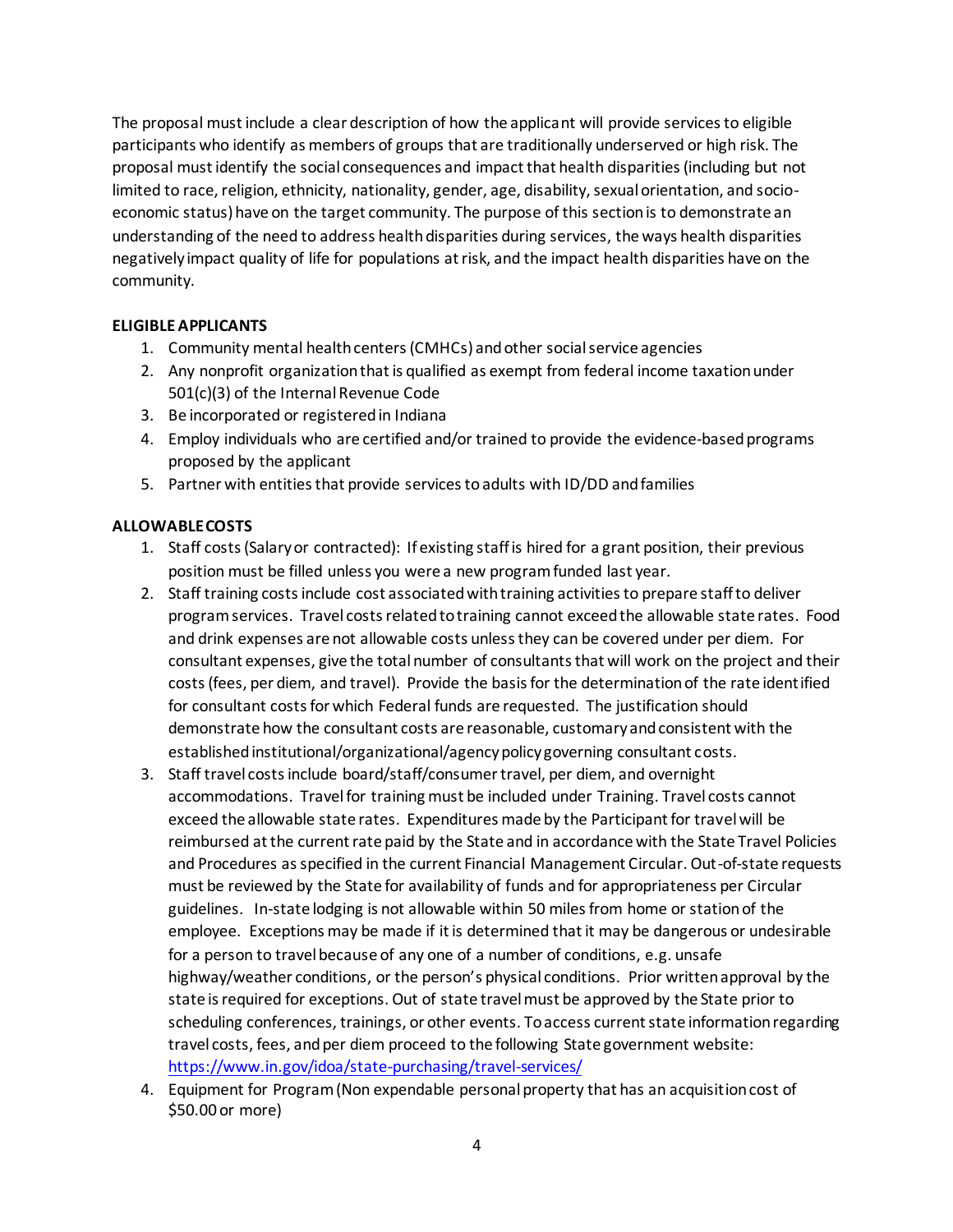- 5. Costs of services provided directly to participants.
- 6. Participant Travel Costs
- 7. Indirect costs should not exceed 8% of the total cost of the allotted grant amount. Indirect costs are those which are necessary for the operation of the organization, but are not incurred specifically for any one project or program. Familiarity with the types of costs included in the indirect cost pool provides a basis for assuring that these costs are not being charged as direct costs.

Common examples of indirect costs are:

- a. General management president, vice president, executive director, etc.
- b. General organizational expenses insurance, taxes, legal services, telephone expenses, etc.
- c. Administrative services personnel, administration, accounting, procurement, grant/contract administration, business office, etc.
- d. Operation and maintenance of facilities utilities, janitorial services, repairs, etc.
- e. Depreciation or use allowances on the buildings and equipment
- f. Fringe benefits applicable to administrative staff and fringe benefits applicable to project staff

## **SELECTION PROCESS AND CRITERIA**

To be eligible to apply for this grant award, organizations must possess the following characteristics:

- 1. Be constituted as a private, nonprofit and community based organization, agency or individual possessing specialized knowledge and expertise in the field of *mental health, mental health promotion, and intellectual/developmental disabilities.*
- 2. Have a demonstrated plan targeting the intellectual and developmental disabled population
- 3. Have demonstrated capacity to maintain competent and well trained staff to carry out program tasks. Have ability to assure program implementation with fidelity. Have ability to oversee program implementation staff.
- 4. Have demonstrated capacity for collecting program data and submitting it in a monthly format.

Proposals will be reviewed and scored by a committee selected by the *Division of Mental Health and Addiction*. The scores of each grant applicant will be averaged into a final score. Final selection of the grant awards, however, will be made by the Division Director or designee. The procedure for evaluating the proposals against the evaluation criteria will be as follows:

- 1. Each proposal will be evaluated based on the categories listed below. A point score will be established for each response in each category.
- 2. Based on the results of the evaluation, the proposal determined to be most advantageous to the target Population, taking into account all of the evaluation factors, may be selected by the State for further action.